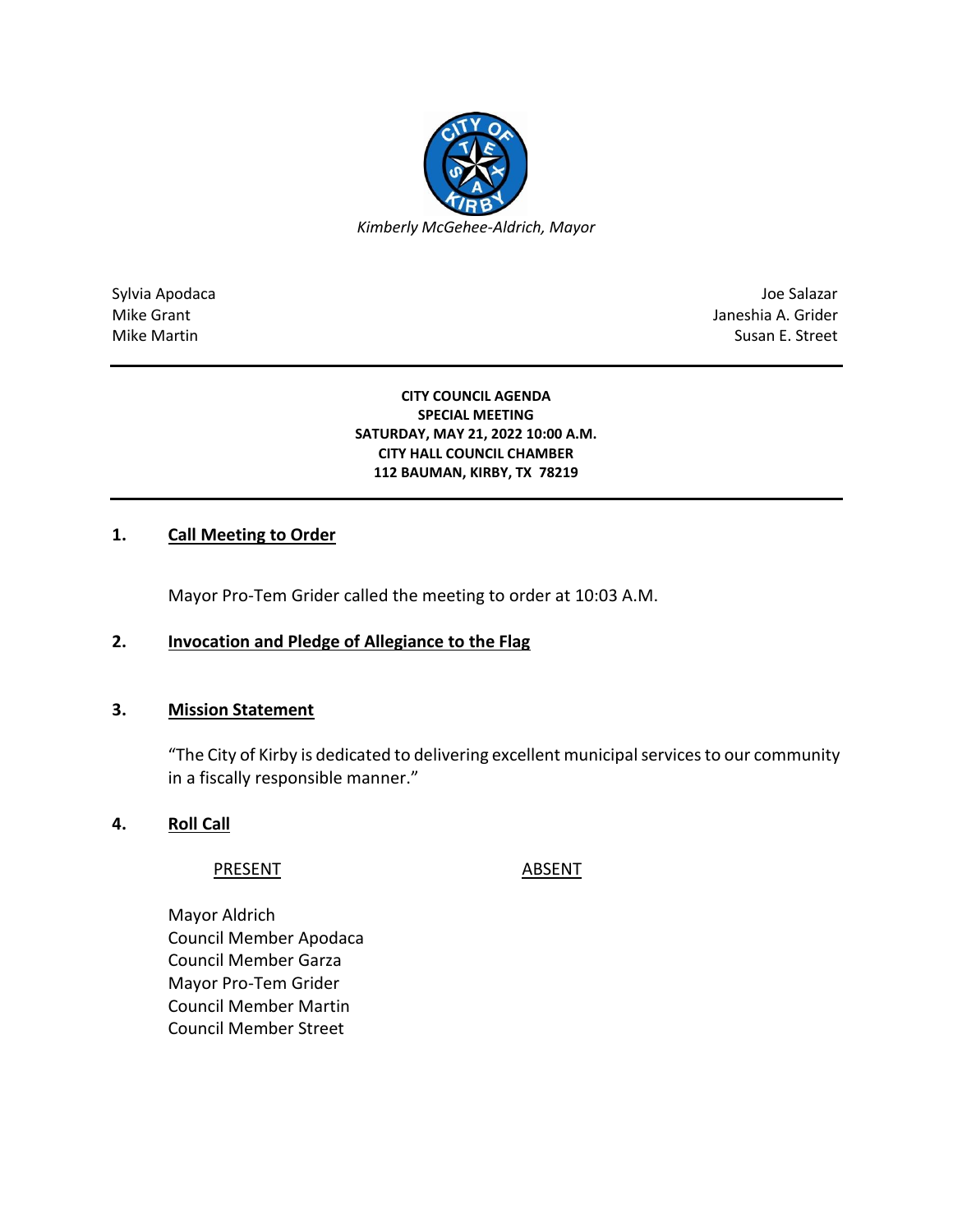### **5. Citizen Participation**

There were not any citizens signed up to participate.

#### **6. Citizen Forum**

a. Introduction Of Law Enforcement Agencies In Attendance

Mayor Aldrich introduced Sherrif Javier Salazar and District Attorney Joe.

b. Discussion Between Council And Citizens About Crime And Prevention In Kirby And The Surrounding Areas

City Manager Vernon said format is step up to podirum, introduce yourself then speak.

- Mr. Pittmon thanked officers, DA, Sheriff for being er. Appr looking out of us. Need harsh pumishment.
- Sheriff Kirby address, not familiar with issue and asked Piton for info.

Grider – residents history the istory of the property over 9 years. 1 year ago CID Bxar County spoke with residents.

DA answered Mr. Pitmon and gave chair of procress/system. Octo 2020 criminal tress pass cases at DA processes.

- Garza Repeat offender do bonds increase this in an issue.
- DA def RO legal already has a prior offense and enhance punishment.
- RO comm anybody who repeats some type of offense.
- Street process involved. Judges process on repeat offenders. DA judge accountability is ballot box.

DA spoke about setting bonds, etc. Citizen makes v oice heard. Victims can reachout. Citiznes I n general thisforum.

Street - -overcrowded at jail. Sheriff – have beds, not enough staff. Don't intake incarceration. Suisance calls used other departments to help.

Martin – 15-20 ppl no work at hous of concern in Kirby.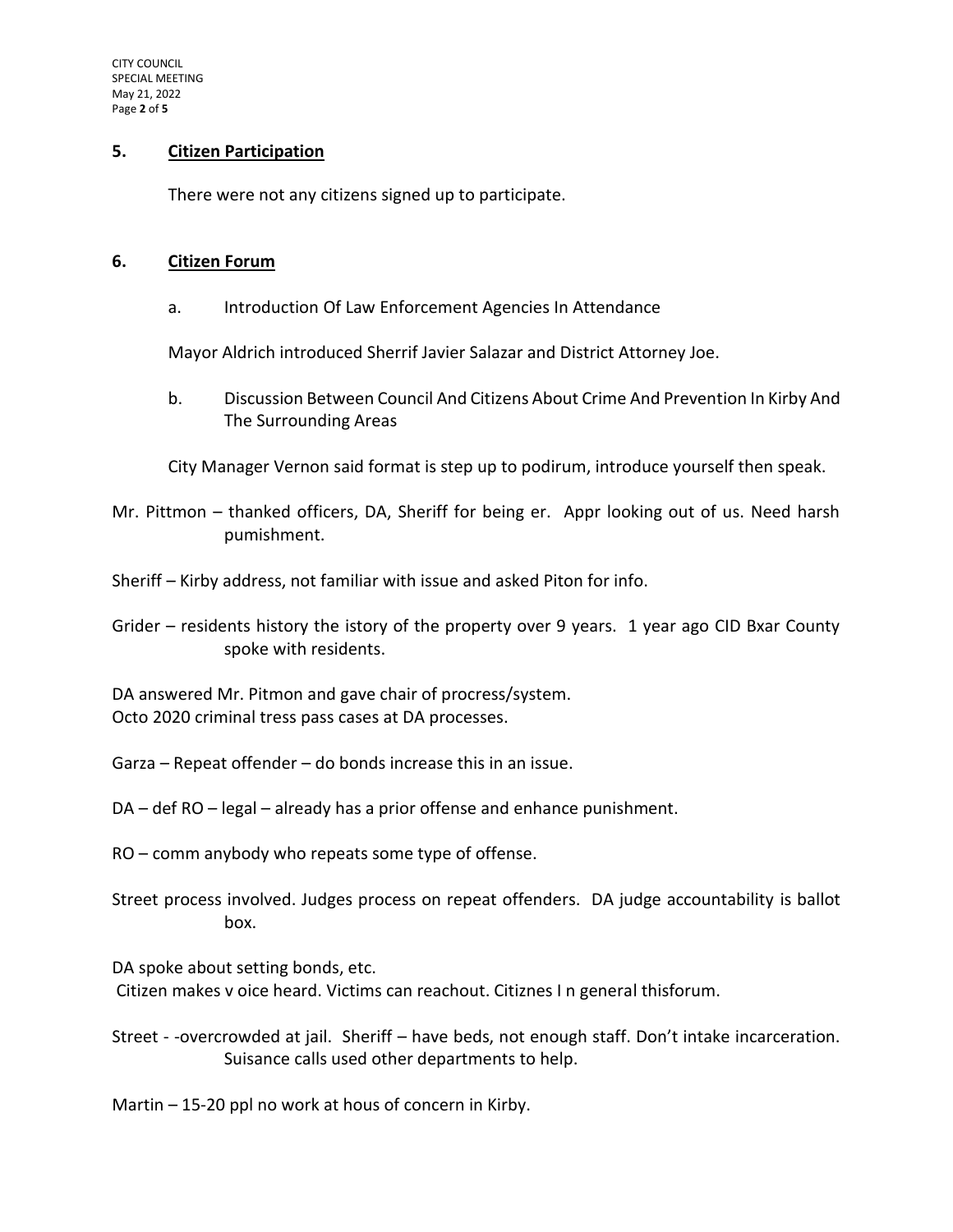How do we kick them out.

Cardona – you can't barge I nto the home. Has been informed a new FWD.

- BJ Bit Thank you come out to hear our concers. How many calls does it take. Vague issue. How many calls dos it take. Years agoi, one could happen again.
- DA talking about law enforcement. Bookline Exec Asst Jesica Bogardus -210-335-2342). Backline.
- Steph Faulkner any situation not tax city employers or funds. Ksolidary all in committee, watch out for each other. City problem. Its every where. Need solutions. Only heard complains.
- MPT Grider Austin connected to all houses in Kirby and out side of Kirb y. sunrise comes through our community.
- DA spoke about drugs and explained educate. Only applies to less tthan  $\frac{1}{4}$  of gram. Sherrif jain for people that people are afraid of.
- Garza Ms. F point. Stop preferential treatment. Ms Voigt past issue…we are h er for solutions and speak about issues first we need help from DA and Bexar co., etc.
- Pitmon voiced opinion and cerns. Wonder if our chief any help patrol. Can bexar co help us with patrol.
- Cardona clarified if you don't see, they do pass through. Patrolling you concerns do during office hours. After cc meeting most hold up patrol who were here after meeting.
- Grider stealing property, my property. SAPD not here. Sunrise and Candlewood through Kirby. Can we have a patrol site at weezmart a while. Have has converstion over and over. She explaine spread thin and other conerns. County is familiar with that property. Has requested more officers.
- Street MPS pint, we know issues, what kind of solutions can we comeoup with. Ar ther programs we can have accessible to.
- MV citins on patrol.
- Sheriff cop in unincorporated area can help set up.
- MV if we organize with Sheriff trin. Sheriff yes, we can. Reserve depties. 16 hour month maintain licenses.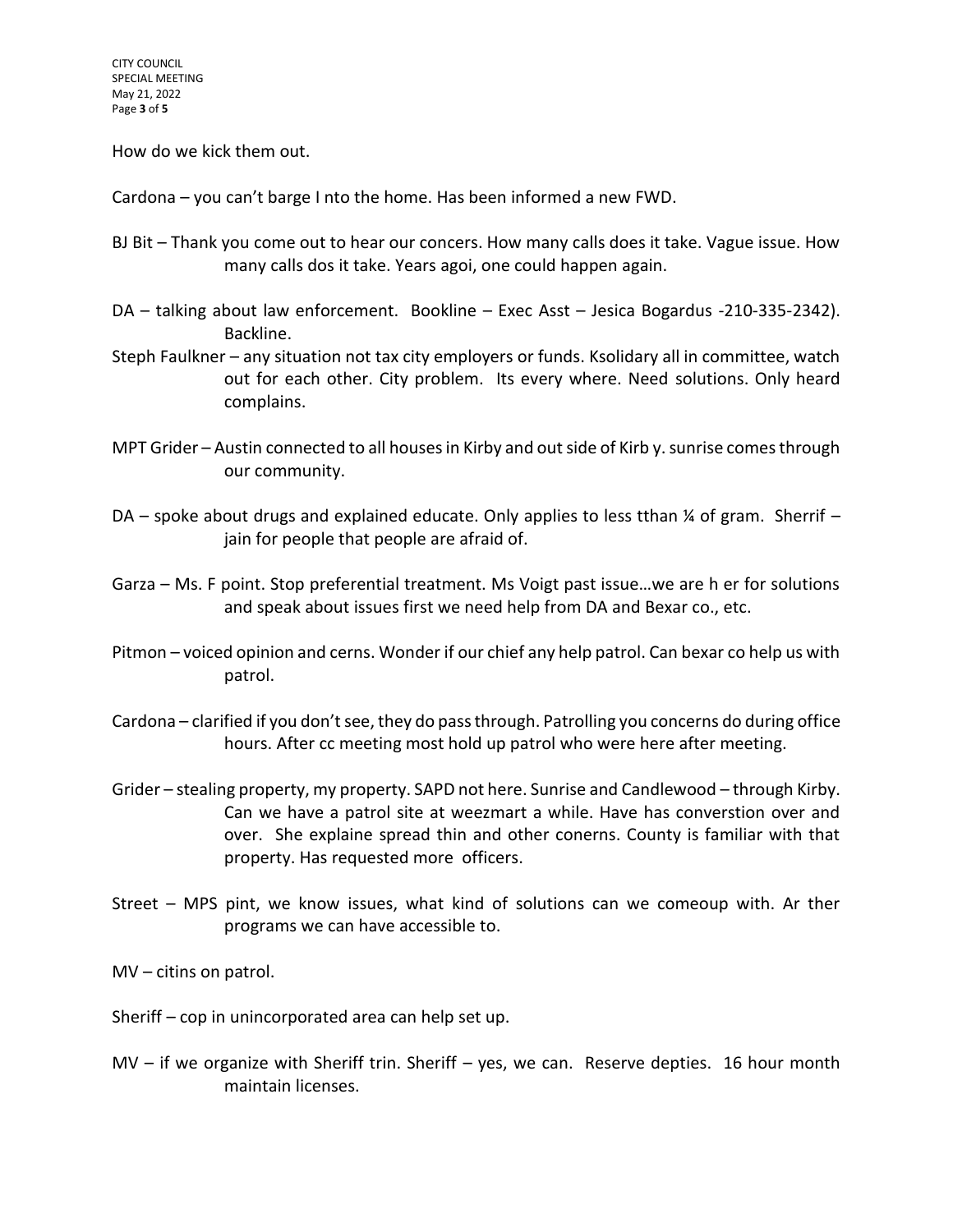- Pledged if reserve can ride shotgun with Kirby. Will check out. Youth program gainful summer. 14 year old explorer program. ROTC forkids who want to be cops.
- Patricia Mann thank you for form. CC Grant mentioned fuding for safety officer with grant process.
- Ppl with trailers behind house. If they are doing something call. Ok to be there. Look into ordinance.
- Mr. Pitmon apologize not disparing police. Code issued dcode does a grat job. We don't have enough bite. Code does a great job. Code issues enforce.

Grider – will discuuss code during budget time.

- MV code adm not police. She explained new process to look at code issues.
- Tom Wiser noise concern doesn't want to report doesn't want to cause trouble. Voiced complins about his street. Our pd doing good job.
- Myor see something say something. Pd has protocal to follow.
- Sheriff SAPD before volunteer in police VIP.
- Public safety tieam creat public safety tiea to help recognize city ordinnances.
- BJ Voigt she has help mov lawns forhomeonwer in deparrtaedneed she will do it.
- Martin commend Cardona and her officers. Went and brought other entities to help. We appreciate Bexar Conty, Cardona & Job she's doing for city.
- Cardona nomore violence or drugs in Kirbyy. Thank you who attended. Thank youSheriff, DA see something say something. Thank you.
- David Barboza thank you sheriff , don't think we are attcacking city department.ppl giving out negative…we are here to work together.

Mayor Pro- tem – favoritism from council members.

- MV tall grass your phone will blow up from ppl who citex regaardles want change results if they call you.
- MPT thank you sheriff and DA. Wee have to work together. Community partnership. Explorer program.